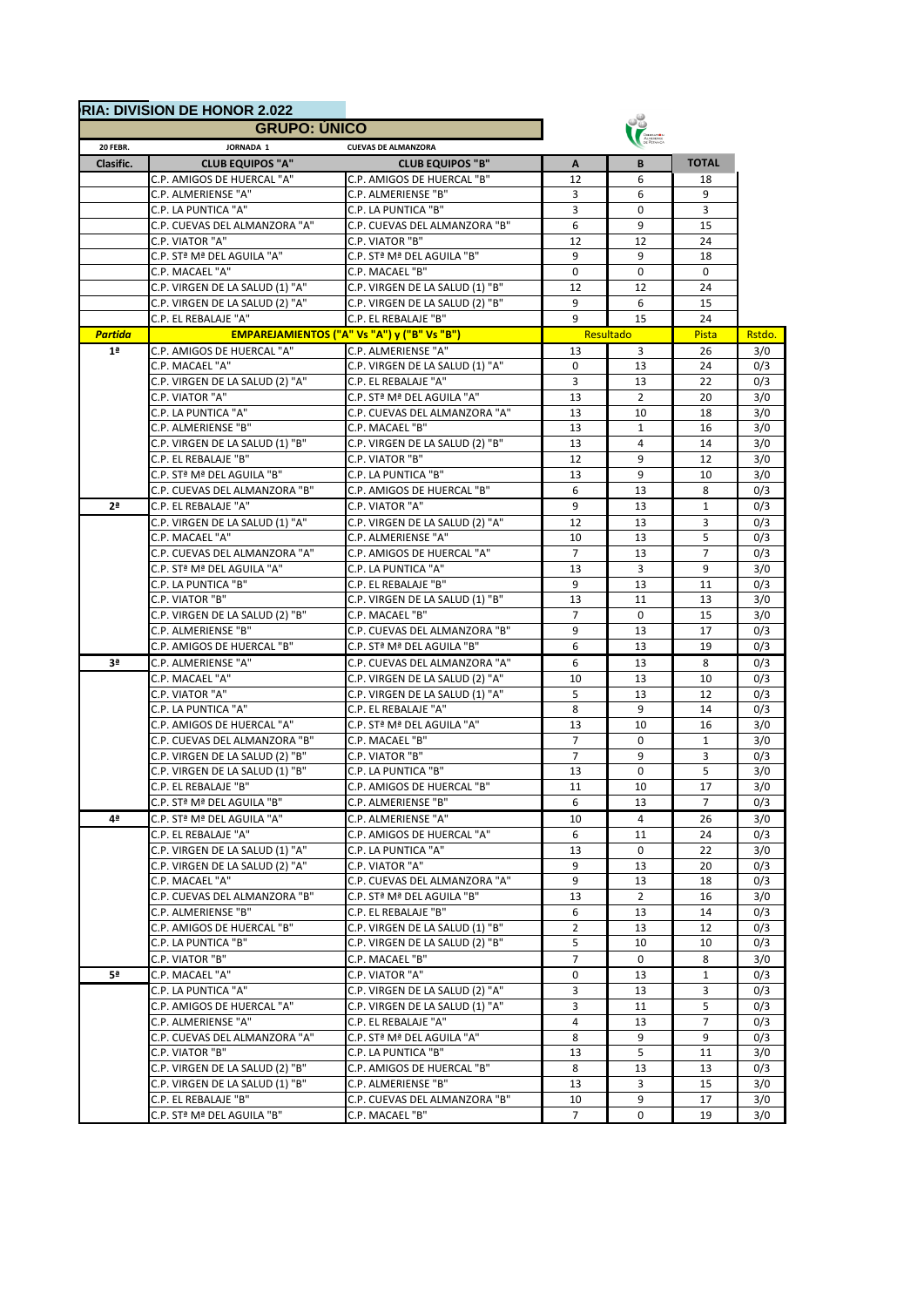| <b>CATEGORIA: PRIMERA DIVISION 2.022</b> |                                                               |                                                          |                      |                    |                     |              |
|------------------------------------------|---------------------------------------------------------------|----------------------------------------------------------|----------------------|--------------------|---------------------|--------------|
|                                          | <b>GRUPO: ÚNICO</b>                                           |                                                          |                      |                    |                     |              |
| <b>20 FEBR.</b>                          | <b>JORNADA 1</b>                                              | <b>CUEVAS DE ALMANZORA</b>                               |                      |                    |                     |              |
| Clasific.                                | <b>CLUB EQUIPOS "A"</b>                                       | <b>CLUB EQUIPOS "B"</b>                                  | A                    | B                  | <b>TOTAL</b>        |              |
|                                          | C.P. ADRA "A"                                                 | C.P. ADRA "B"                                            | 6                    | 9                  | 15                  |              |
|                                          | C.P. ALMERIENSE "A"                                           | C.P. ALMERIENSE "B"                                      | 6                    | 3                  | 9                   |              |
|                                          | C.P. ARMUÑA "A"                                               | C.P. ARMUÑA "B"                                          | 6                    | 9                  | 15                  |              |
|                                          | C.P. CUEVAS DEL ALMANZORA "A"                                 | C.P. CUEVAS DEL ALMANZORA "B"                            | 12                   | 12                 | 24                  |              |
|                                          | C.P. LOS BARQUICOS "A"                                        | C.P. LOS BARQUICOS "B"                                   | 9                    | 9                  | 18                  |              |
|                                          | C.P. VELEZ BLANCO "A"                                         | C.P. VELEZ BLANCO "B"                                    | 0                    | 3                  | 3                   |              |
|                                          | C.P. TURRE "A"                                                | C.P. TURRE "B"                                           | 9                    | 3                  | 12                  |              |
|                                          | C.P. STª Mª DEL AGUILA (1) "A"                                | C.P. STª Mª DEL AGUILA (1) "B"                           | 12                   | 9                  | 21                  |              |
|                                          | C.P. STª Mª DEL AGUILA (2) "A"                                | C.P. STª Mª DEL AGUILA (2) "B"                           | 9                    | 12                 | 21                  |              |
|                                          | C.P. VIRGEN DE LA SALUD "A"                                   | C.P. VIRGEN DE LA SALUD "B"                              | 6                    | 6                  | 12                  |              |
| <b>Partida</b>                           |                                                               | <b>EMPAREJAMIENTOS ("A" vs "A") y ("B" vs "B")</b>       |                      | <b>Resultado</b>   | Pista               | <b>Rstdo</b> |
| 1 <sup>a</sup>                           | C.P. ADRA "A"                                                 | C.P. ALMERIENSE "A"                                      | 13                   | 2                  | 1                   | 3/0          |
|                                          | C.P. TURRE "A"                                                | C.P. STª Mª DEL AGUILA (1) "A"                           | 13                   | $\mathbf 0$        | 3                   | 3/0          |
|                                          | C.P. STª Mª DEL AGUILA (2) "A"                                | C.P. VIRGEN DE LA SALUD "A"                              | $\overline{7}$       | 13                 | 5                   | 0/3          |
|                                          | C.P. LOS BARQUICOS "A"                                        | C.P. VELEZ BLANCO "A"                                    | 13                   | 6                  | $\overline{7}$      | 3/0          |
|                                          | C.P. ARMUÑA "A"                                               | C.P. CUEVAS DEL ALMANZORA "A"                            | $\overline{2}$       | 13                 | 9                   | 0/3          |
|                                          | C.P. ALMERIENSE "B"                                           | C.P. TURRE "B"                                           | 10                   | 9                  | 11                  | 3/0          |
|                                          | C.P. STª Mª DEL AGUILA (1) "B"                                | C.P. STª Mª DEL AGUILA (2) "B"<br>C.P. LOS BARQUICOS "B" | $\overline{7}$       | 13<br>13           | 13<br>15            | 0/3          |
|                                          | C.P. VIRGEN DE LA SALUD "B"<br>C.P. VELEZ BLANCO "B"          | C.P. ARMUÑA "B"                                          | 5<br>5               | 13                 | 17                  | 0/3<br>0/3   |
|                                          | C.P. CUEVAS DEL ALMANZORA "B"                                 | C.P. ADRA "B"                                            | 13                   | 3                  | 19                  | 3/0          |
| 2 <sup>a</sup>                           | C.P. VIRGEN DE LA SALUD "A"                                   | C.P. LOS BARQUICOS "A"                                   | 3                    | 13                 | 26                  | 0/3          |
|                                          | C.P. STª Mª DEL AGUILA (1) "A"                                | C.P. STª Mª DEL AGUILA (2) "A"                           | 13                   | 3                  | 24                  | 3/0          |
|                                          | C.P. TURRE "A"                                                | C.P. ALMERIENSE "A"                                      | 13                   | 12                 | 22                  | 3/0          |
|                                          | C.P. CUEVAS DEL ALMANZORA "A"                                 | C.P. ADRA "A"                                            | 13                   | $\overline{2}$     | 20                  | 3/0          |
|                                          | C.P. VELEZ BLANCO "A"                                         | C.P. ARMUÑA "A"                                          | $\mathbf 0$          | 13                 | 18                  | 0/3          |
|                                          | C.P. ARMUÑA "B"                                               | C.P. VIRGEN DE LA SALUD "B"                              | 13                   | 10                 | 16                  | 3/0          |
|                                          | C.P. LOS BARQUICOS "B"                                        | C.P. STª Mª DEL AGUILA (1) "B"                           | 4                    | 13                 | 14                  | 0/3          |
|                                          | C.P. STª Mª DEL AGUILA (2) "B"                                | C.P. TURRE "B"                                           | 13                   | $\overline{7}$     | 12                  | 3/0          |
|                                          | C.P. ALMERIENSE "B"                                           | C.P. CUEVAS DEL ALMANZORA "B"                            | 0                    | 13                 | 10                  | 0/3          |
| 3 <sup>a</sup>                           | C.P. ADRA "B"<br>C.P. ALMERIENSE "A"                          | C.P. VELEZ BLANCO "B"<br>C.P. CUEVAS DEL ALMANZORA "A"   | 13<br>$\overline{2}$ | $\mathbf{1}$<br>13 | 8<br>$\overline{2}$ | 3/0          |
|                                          | C.P. TURRE "A"                                                | C.P. STª Mª DEL AGUILA (2) "A"                           | 9                    | 13                 | 4                   | 0/3<br>0/3   |
|                                          | C.P. LOS BARQUICOS "A"                                        | C.P. STª Mª DEL AGUILA (1) "A"                           | 3                    | 13                 | 6                   | 0/3          |
|                                          | C.P. ARMUÑA "A"                                               | C.P. VIRGEN DE LA SALUD "A"                              | 13                   | 12                 | 21                  | 3/0          |
|                                          | C.P. ADRA "A"                                                 | C.P. VELEZ BLANCO "A"                                    | 13                   | 6                  | 23                  | 3/0          |
|                                          | C.P. CUEVAS DEL ALMANZORA "B"                                 | C.P. TURRE "B"                                           | 13                   | 3                  | 25                  | 3/0          |
|                                          | C.P. STª Mª DEL AGUILA (2) "B"                                | C.P. LOS BARQUICOS "B"                                   | 3                    | 13                 | 9                   | 0/3          |
|                                          | C.P. ST <sup>a</sup> M <sup>ª</sup> DEL AGUILA (1) "B"        | C.P. ARMUÑA "B"                                          | 13                   | 4                  | 11                  | 3/0          |
|                                          | C.P. VIRGEN DE LA SALUD "B"                                   | C.P. ADRA "B"                                            | 9                    | 13                 | 13                  | 0/3          |
|                                          | C.P. VELEZ BLANCO "B"                                         | C.P. ALMERIENSE "B"                                      | 13                   | 11                 | 15                  | 3/0          |
| 4ª                                       | C.P. VELEZ BLANCO "A"                                         | C.P. ALMERIENSE "A"                                      | $\overline{4}$       | 13                 | $\mathbf{1}$        | 0/3          |
|                                          | C.P. VIRGEN DE LA SALUD "A"<br>C.P. STª Mª DEL AGUILA (1) "A" | C.P. ADRA "A"<br>C.P. ARMUÑA "A"                         | 13<br>13             | 4<br>12            | 3                   | 3/0          |
|                                          | C.P. STª Mª DEL AGUILA (2) "A"                                | C.P. LOS BARQUICOS "A"                                   | 13                   | 3                  | 5<br>$\overline{7}$ | 3/0<br>3/0   |
|                                          | C.P. TURRE "A"                                                | C.P. CUEVAS DEL ALMANZORA "A"                            | 13                   | 0                  | 9                   | 3/0          |
|                                          | C.P. CUEVAS DEL ALMANZORA "B"                                 | C.P. VELEZ BLANCO "B"                                    | 13                   | 6                  | 11                  | 3/0          |
|                                          | C.P. ALMERIENSE "B"                                           | C.P. VIRGEN DE LA SALUD "B"                              | 6                    | 13                 | 13                  | 0/3          |
|                                          | C.P. ADRA "B"                                                 | C.P. STª Mª DEL AGUILA (1) "B"                           | 13                   | $\overline{7}$     | 15                  | 3/0          |
|                                          | C.P. ARMUÑA "B"                                               | C.P. STª Mª DEL AGUILA (2) "B"                           | 8                    | 13                 | 17                  | 0/3          |
|                                          | C.P. LOS BARQUICOS "B"                                        | C.P. TURRE "B"                                           | 13                   | 5                  | 19                  | 3/0          |
| 5ª                                       | C.P. TURRE "A"                                                | C.P. LOS BARQUICOS "A"                                   | 0                    | 13                 | 26                  | 0/3          |
|                                          | C.P. ARMUÑA "A"                                               | C.P. STª Mª DEL AGUILA (2) "A"                           | 6                    | 13                 | 24                  | 0/3          |
|                                          | C.P. ADRA "A"                                                 | C.P. STª Mª DEL AGUILA (1) "A"                           | 4                    | 13                 | 22                  | 0/3          |
|                                          | C.P. ALMERIENSE "A"                                           | C.P. VIRGEN DE LA SALUD "A"                              | 13                   | 4                  | 20                  | 3/0          |
|                                          | C.P. CUEVAS DEL ALMANZORA "A"<br>C.P. LOS BARQUICOS "B"       | C.P. VELEZ BLANCO "A"<br>C.P. ARMUÑA "B"                 | 13                   | $\mathbf{1}$<br>13 | 18                  | 3/0          |
|                                          | C.P. STª Mª DEL AGUILA (2) "B"                                | C.P. ADRA "B"                                            | 10<br>11             | 9                  | 16<br>14            | 0/3<br>3/0   |
|                                          | C.P. STª Mª DEL AGUILA (1) "B"                                | C.P. ALMERIENSE "B"                                      | 13                   | 10                 | 12                  | 3/0          |
|                                          | C.P. VIRGEN DE LA SALUD "B"                                   | C.P. CUEVAS DEL ALMANZORA "B"                            | 13                   | $\mathbf{1}$       | 10                  | 3/0          |
|                                          | C.P. VELEZ BLANCO "B"                                         | C.P. TURRE "B"                                           | 9                    | 11                 | 8                   | 0/3          |